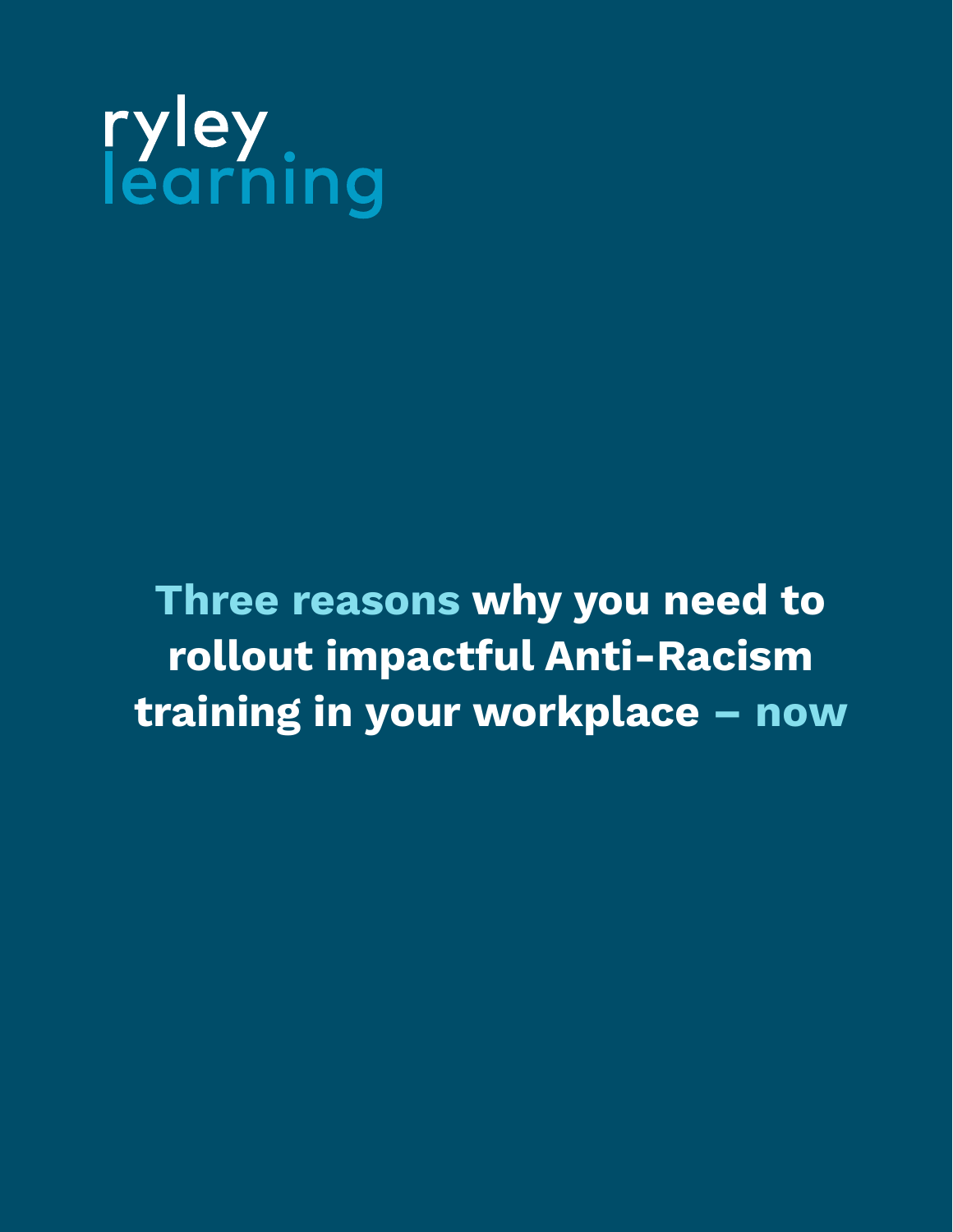## ryley léarnina



#### **Reason #1: New Expectations Three reasons were reasons when**  $\mathbf{r}$  is reason in the reason in the reason in the reason in the real parties of  $\mathbf{r}$  in the real parties of  $\mathbf{r}$  is a set of  $\mathbf{r}$  in the real parties of  $\mathbf{r}$  is a set o

### **POLITICAL CLIMATE & EMPLOYEE DEMAND:**

Highly publicized incidents of current and historical racism continue, and your **employees, customers and other stakeholders expected action yesterday**.

It is not enough to have a black square on your company Instagram feed – your customers and employees will see this as insufficient, and merely "performative."

#### **ELEARNING NEEDS UPDATING:**

Employees expect focused, solutions that **directly discuss racism**. Vague seminars on "respect" and "diversity" no longer cut it. If "the medium is the message" then the **visual and design quality of your eLearning matters**.

PowerPoint slides and 90s situational office videos with stilted dialogue? Not okay! The **production quality** of the training you rollout must reflect your business' serious commitment to a **robust diversity, equity and inclusion strategy**.

**Impactful eLearning that works to eliminate sexual harassment and racism from your workplace.**

**info@ryleylearning.com 416-929-9555 +1-844-929-9555** ryleylearning.com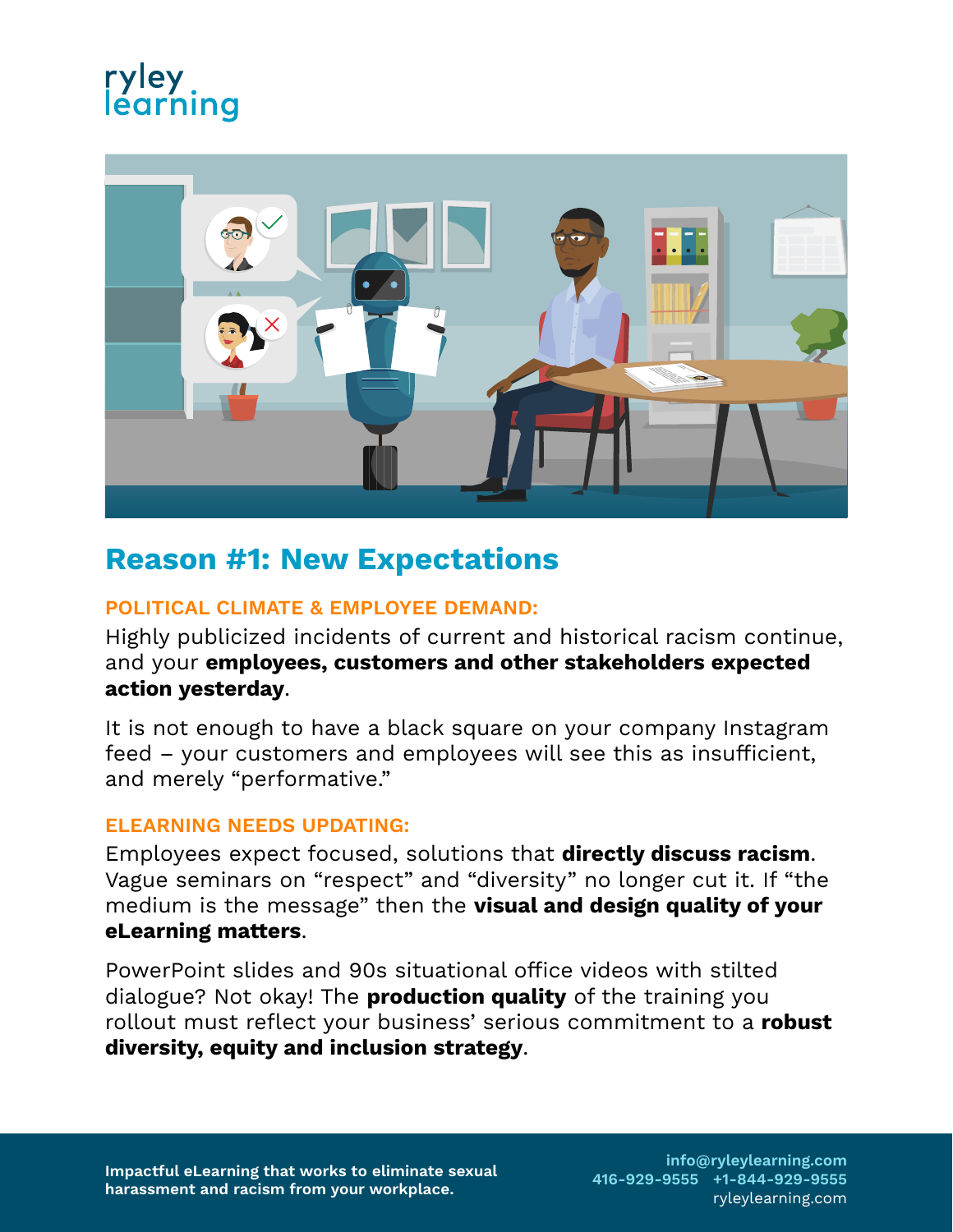

## **Reason #2: The Costs of Workplace Racism**

Racism is a legal liability. It poses a risk to employee safety and wellbeing, as well as to brand reputation and profitability.

#### **LOSS OF BUSINESS & BRAND REPUTATION:**

Your customers, investors, stakeholders and shareholders **expect leadership** to prioritize a key business imperative: eliminating systemic racism. **Training must be integrated** into your diversity, equity and inclusion (DEI) strategy.

A failure to make sustained efforts can be a "brand killer" that **erodes customer trust**. Similarly, **do the wrong thing – or nothing** – about workplace racism, and your **employees will let you know** by: quitting, bringing legal claims and complaints, or publicly "calling out" their employer on social media.

#### **EMPLOYEE WELLBEING:**

Your business has a duty to protect employees' mental and physical health. Discrimination and harassment can **cause victims injury and illness**, and impairs the morale of everyone.

Training sends a clear message "from the top" that **employees are supported, and that racism will not be tolerated**.

#### **LIABILITY & LITIGATION:**

**Employers may be liable at law** if they ignore signs and complaints of harassment, or do not make best efforts to prevent racial harassment. Keep in mind:

- The risk of incidents of workplace racism occurring in the first place is reduced when all employees **understand what conduct is prohibited**;
- Harassment and discrimination on the basis of race is prohibited under **human /civil rights laws in all North American jurisdictions**;
- In the face of any allegations, training can **limit corporate liability** for civil litigation and human rights claims.